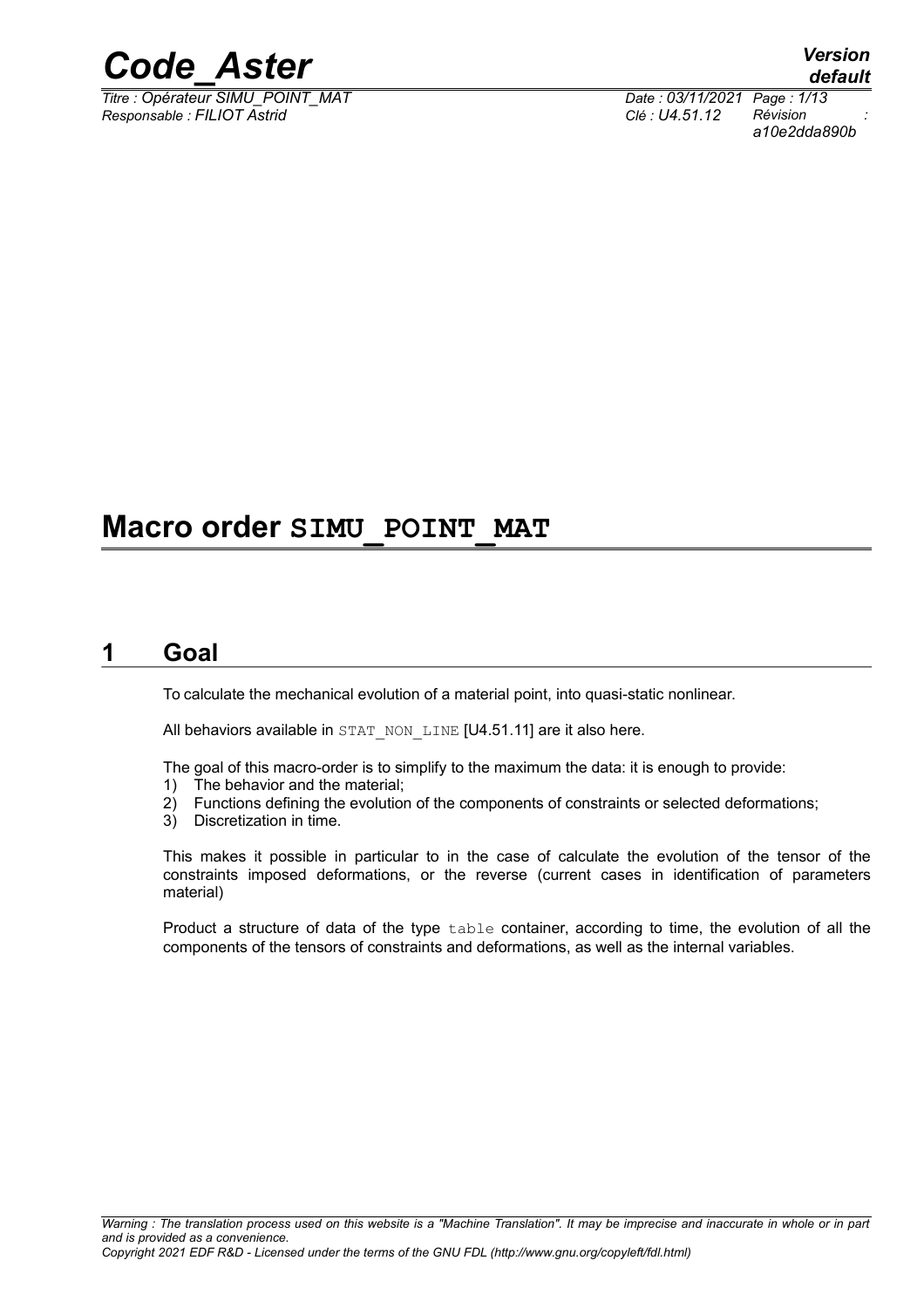*Titre : Opérateur SIMU\_POINT\_MAT Date : 03/11/2021 Page : 2/13 Responsable : FILIOT Astrid Clé : U4.51.12 Révision :*

*default a10e2dda890b*

## **2 Syntax**

tabres [table] = SIMU\_POINT\_MAT **(**  $/$  BEHAVIOR = F (see the document  $[U4.51.11]$ ), ♦ MATER = / chechmate, [to subdue]  $/$  1 mat, [1 mater]  $\Diamond$  SOLID MASS  $=$  /'ANGL REP' [R] /'ANGL\_EULER' [R]  $\Diamond$  ANGLE = angz,  $[R]$  $\bullet$  INCREMENT = F ( to see the document  $[U4.51.03]$ ),  $\Diamond$  NEWTON = F ( to see the document [U4.51.03]),  $\Diamond$  CONVERGENCE = F (  $/RESI$  GLOB  $RELA$  = 1.E-6,  $[DEFECT]$  $/$ |RESIGLOB\_MAXI = resmax,  $[R]$  $|RESI$  GLOB RELA = resrel,  $[R]$ ITER GLOB MAXI = /10, [DEFECT] /maglob, [I] ), ◊ SUPPORT = /'ELEMENT'  $\Diamond$  MODELING =  $/$ '3D' [DEFECT] /'C\_PLAN' /'D\_PLAN'  $\Diamond$  RECH LINEAIRE = F ( to see the document [U4.51.03]),  $\Diamond$  FILING = F ( to see the document [U4.51.03]), # variable of orders function scalars of time  $\Diamond$  SUIVI DDL = F ( to see the document  $[U4.51.03]$ ), ◊ AFFE\_VARC = \_F (**♦** NOM\_VARC = /'TEMP', /'CORR', /'IRRA', /'HYDR', /'SECH', /'EPSA', /'NEUT1', / $'$ NEUT2', **◊** VALE\_REF =vref [R] **♦** VALE\_FONC =foncvarc [function] /'M\_ACIER', / ◊ V1 =foncv1 [function] / ◊ V2 =foncv2 [function] / ◊ V3 =foncv3 [function] / ◊ V4 =foncv4 [function] / ◊ V5 =foncv5 [function] / ◊ V6 =foncv6 [function] / ◊ V7 =foncv7 [function] / ◊ V8 =foncv8 [function]

*Warning : The translation process used on this website is a "Machine Translation". It may be imprecise and inaccurate in whole or in part and is provided as a convenience.*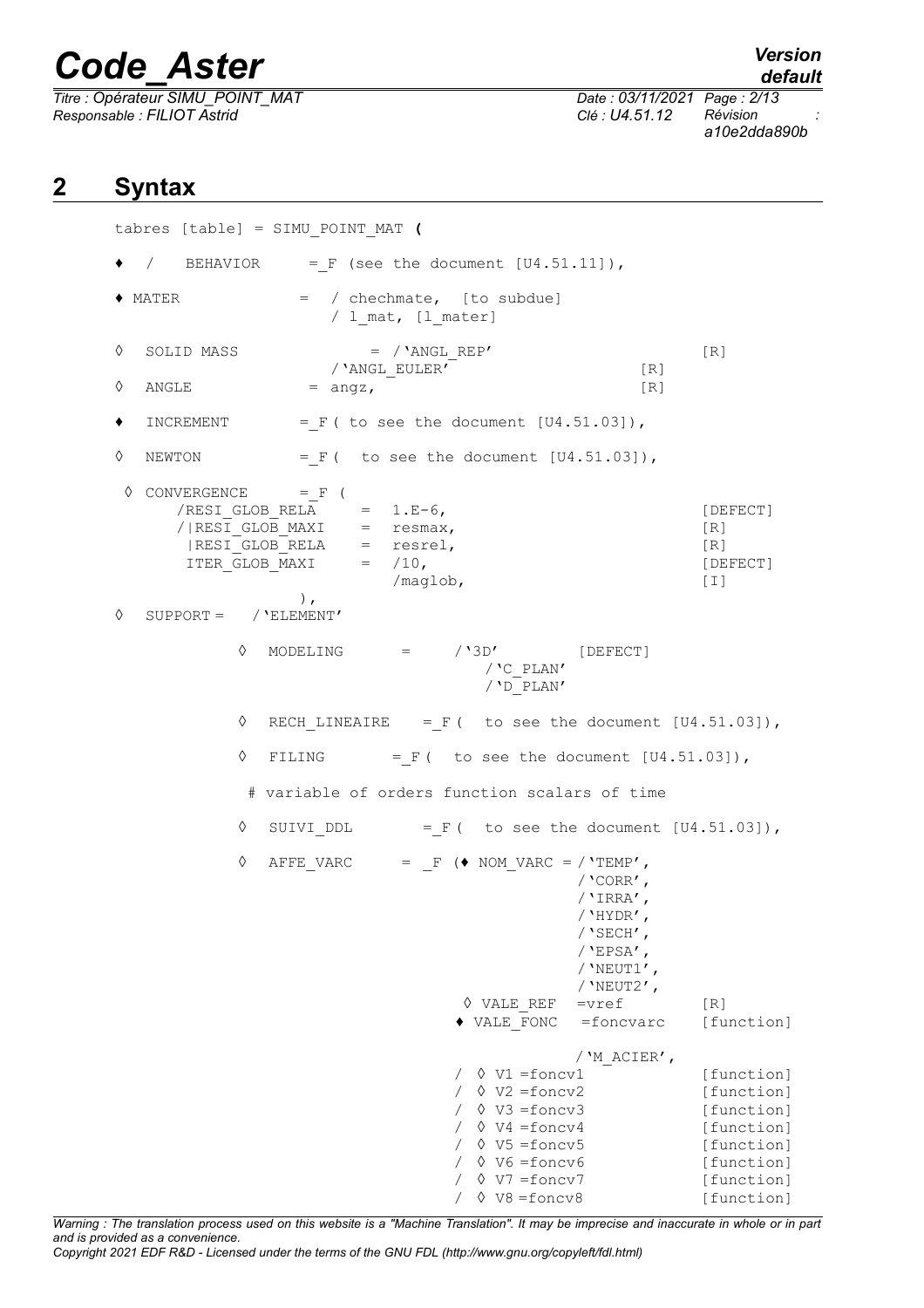*default*

*Titre : Opérateur SIMU\_POINT\_MAT Date : 03/11/2021 Page : 3/13 Responsable : FILIOT Astrid Clé : U4.51.12 Révision :*

|               |                                     |                                                                                                                                        | a10e2dda890b                                                       |
|---------------|-------------------------------------|----------------------------------------------------------------------------------------------------------------------------------------|--------------------------------------------------------------------|
|               |                                     | $\sqrt{0} \text{V} 9 = \text{foncv} 9$<br>/ $'M$ ZIRC',                                                                                | [function]                                                         |
|               |                                     | $\sqrt{V1}$ =foncv1<br>$\sqrt{0 V2}$ =foncv2<br>$\sqrt{8 V3}$ =foncv3<br>/ $\Diamond$ V4 = foncv4<br>$\sqrt{8 V 5}$ = foncv 5<br>$)$ , | [function]<br>[function]<br>[function]<br>[function]<br>[function] |
|               | ♦<br>SIGM IMPOSE= F (<br>[function] | ♦<br>$SIXX = sigXX$                                                                                                                    |                                                                    |
|               | ♦                                   |                                                                                                                                        |                                                                    |
|               | ♦                                   | $SIYY = sigyy$                                                                                                                         | [function]                                                         |
|               |                                     | $SIZZ = sigzz$                                                                                                                         | [function]                                                         |
|               | ♦                                   | $SIXY = sigxy$                                                                                                                         | [function]                                                         |
|               | ♦                                   | $SIXZ = sigXZ$                                                                                                                         | [function]                                                         |
|               | ♦<br>$)$ ,                          | $SIYZ = sigyz$                                                                                                                         | [function]                                                         |
|               | ♦<br>EPSI IMPOSE= F                 | $(\Diamond$ EPXX = epsxx                                                                                                               | [function]                                                         |
|               | ♦                                   | $EPYY = epsyY$                                                                                                                         | [function]                                                         |
|               | ♦                                   | $EPZZ = epszz$                                                                                                                         | [function]                                                         |
|               | $\Diamond$                          | $EPXY = epaxy$                                                                                                                         | [function]                                                         |
|               | ♦                                   | $EPXZ = epsxz$                                                                                                                         | [function]                                                         |
|               | ♦                                   | $EPYZ = epsyZ$                                                                                                                         | [function]                                                         |
|               | $)$ ,                               |                                                                                                                                        |                                                                    |
|               |                                     |                                                                                                                                        |                                                                    |
|               |                                     |                                                                                                                                        |                                                                    |
| ♦<br>SUPPORT= | $/$ 'NOT'                           | [DEFECT]                                                                                                                               |                                                                    |
|               | ♦<br>NB VARI TABLE = $nvar$ [I]     |                                                                                                                                        |                                                                    |
|               | ♦<br>FORMAT TABLE                   | $=$ / 'CMP COLONNE'<br>[DEFECT]                                                                                                        |                                                                    |
|               |                                     | / 'CMP LIGNE'                                                                                                                          |                                                                    |
|               | ♦<br>$=$ / 'NOT'<br>OPER TANGENT    | [DEFECT]<br>$/$ 'YES'                                                                                                                  |                                                                    |
|               | ♦<br>$FILING = F$                   |                                                                                                                                        |                                                                    |
|               | ♦                                   | LIST INST = linst (see document $[U4.51.03]$ ),                                                                                        |                                                                    |
|               | PRECISION = $prec$ ),<br>♦          |                                                                                                                                        |                                                                    |
|               | ♦<br>$\sqrt{2}$                     | SIGM IMPOSE= $F (\> SIXX = sigXX)$                                                                                                     | [function]                                                         |
|               |                                     | $SIYY = ifgyy$<br>♦                                                                                                                    | [function]                                                         |
|               |                                     | $SIZZ = sigzz$<br>♦                                                                                                                    | [function]                                                         |
|               |                                     | $\Diamond$<br>$SIXY = sigxy$                                                                                                           | [function]                                                         |
|               |                                     | ♦<br>$SIXZ = sigxz$                                                                                                                    | [function]                                                         |
|               |                                     | ♦<br>$SIYZ = sigyz$                                                                                                                    | $[function]$ ,                                                     |
|               | ♦<br>EPSI IMPOSE= F                 | ♦<br>$EPXX = epsxx$                                                                                                                    |                                                                    |
|               | [function]                          |                                                                                                                                        |                                                                    |
|               |                                     | ♦<br>$EPYY = epsyY$                                                                                                                    | [function]                                                         |
|               |                                     | ♦<br>$EPZZ = epszz$                                                                                                                    | [function]                                                         |
|               |                                     | ♦<br>$EPXY = epsxy$                                                                                                                    | [function]                                                         |
|               |                                     | ♦<br>$EPXZ = epsxz$                                                                                                                    | [function]                                                         |
|               |                                     | ♦<br>$EPYZ = epsyZ$                                                                                                                    | [function]),                                                       |
|               | GRAD IMPOSE= F<br>♦                 | $\langle \rangle$<br>$F11 = f$ onc                                                                                                     | [function]                                                         |
|               |                                     | $F12 = f$ onc<br>♦                                                                                                                     | [function]                                                         |
|               |                                     | ♦<br>$F12 = f$ onc                                                                                                                     | [function]                                                         |
|               |                                     | ♦<br>$F13 = f$ onc                                                                                                                     | [function]                                                         |
|               |                                     | ♦<br>$F21 = f$ onc                                                                                                                     | [function]                                                         |
|               |                                     | ♦<br>$F22 = f$ onc                                                                                                                     | [function]                                                         |
|               |                                     | ♦<br>$F23 = f$ onc                                                                                                                     | [function]                                                         |
|               |                                     | ♦<br>$F31 = f$ onc                                                                                                                     | [function]                                                         |
|               |                                     | ♦<br>$F32 = f$ onc                                                                                                                     | [function]                                                         |
|               |                                     | $F33 = f$ onc<br>♦                                                                                                                     | [function]),                                                       |
|               | ♦<br>MATR $C1 = F$ (<br>$\sqrt{2}$  | $VALE = cij$                                                                                                                           | [R]                                                                |
|               |                                     | NUME LIGNE = $numlig$                                                                                                                  | [T]                                                                |
|               |                                     |                                                                                                                                        |                                                                    |

*Warning : The translation process used on this website is a "Machine Translation". It may be imprecise and inaccurate in whole or in part and is provided as a convenience.*

♦ NUME\_COLONNEE = numcol [I]

*Copyright 2021 EDF R&D - Licensed under the terms of the GNU FDL (http://www.gnu.org/copyleft/fdl.html)*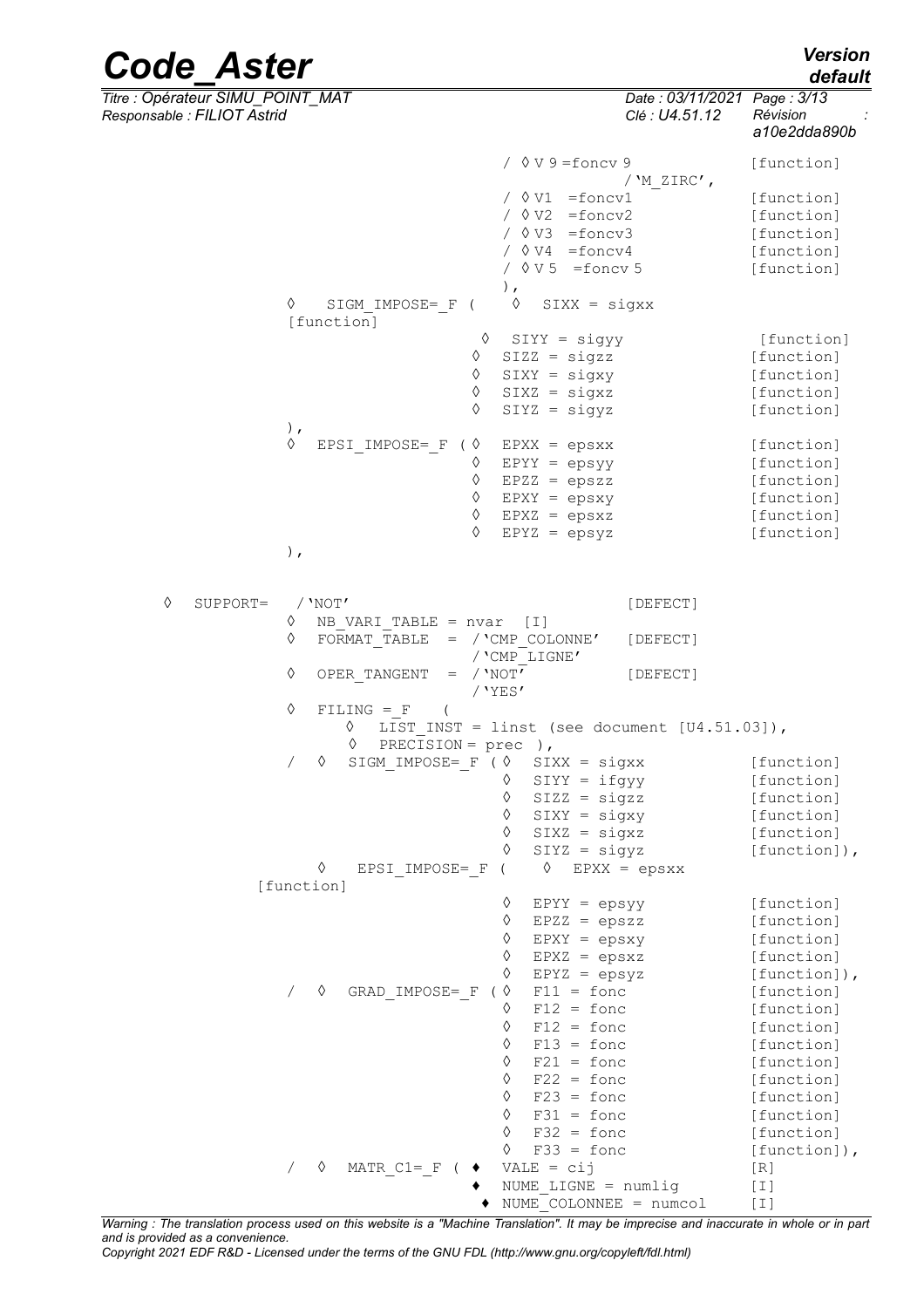## *default*

*Titre : Opérateur SIMU\_POINT\_MAT Date : 03/11/2021 Page : 4/13 Responsable : FILIOT Astrid Clé : U4.51.12 Révision :*

*a10e2dda890b*

| $\, \cdot \,$<br>$\Diamond$ MATR C2 = F            | $(\bullet \text{VALE} = \text{cij})$          | [R]             |
|----------------------------------------------------|-----------------------------------------------|-----------------|
|                                                    | NUME LIGNE = numlig<br>NUME COLONNEE = numcol | $[1]$<br>[I]    |
| $\rightarrow$                                      |                                               |                 |
| $\Diamond$ VECT IMPO = F (                         | $\blacklozenge$ VALE = cij                    | [R]             |
|                                                    | NUME LIGNE = numlig                           | $[1]$           |
| $)$ ,                                              |                                               |                 |
| AFFE VARC<br>♦<br>$=$ F                            | $\leftrightarrow$ NOM VARC = $/$ 'TEMP',      |                 |
|                                                    | / 'IRRA',<br>/ $'SECH'$ ,                     |                 |
|                                                    | ◆ VALE FONC =foncvarc                         | [function]      |
|                                                    | $\Diamond$ VALE REF<br>$=$ vref               | [R]             |
|                                                    |                                               |                 |
| ♦<br>SIGM INIT= F<br>♦                             | $SIXX = sigXX$                                | [R]             |
| ♦                                                  | $SIYY = sigyy$                                | [R]             |
| ♦                                                  | $SIZZ = sigzz$                                | [R]             |
| ♦<br>♦                                             | $SIXY = sigxy$                                | [R]             |
| ♦                                                  | $SIXZ = sigXZ$<br>$SIYZ = sigyz$              | [R]             |
| ♦<br>♦<br>EPSI INIT= F (                           | $EPXX = epsxx$                                | $[R]$ ),<br>[R] |
| ♦                                                  | $EPYY = epsyY$                                | [R]             |
| ♦                                                  | $EPZZ = epszz$                                | [R]             |
| ♦                                                  | $EPXY = epsxy$                                | [R]             |
| ♦                                                  | $EPXZ = epsxz$                                | [R]             |
| ♦                                                  | $EPYZ = epsyZ$                                | [R]<br>),       |
| ♦<br>VARI INIT= F (<br>$\Diamond$<br>$VALE = vari$ |                                               | $[R]$ ),        |
| ♦<br>INFORMATION =<br>$/1$ ,                       | [DEFECT]                                      |                 |
| $/2$ , );                                          |                                               |                 |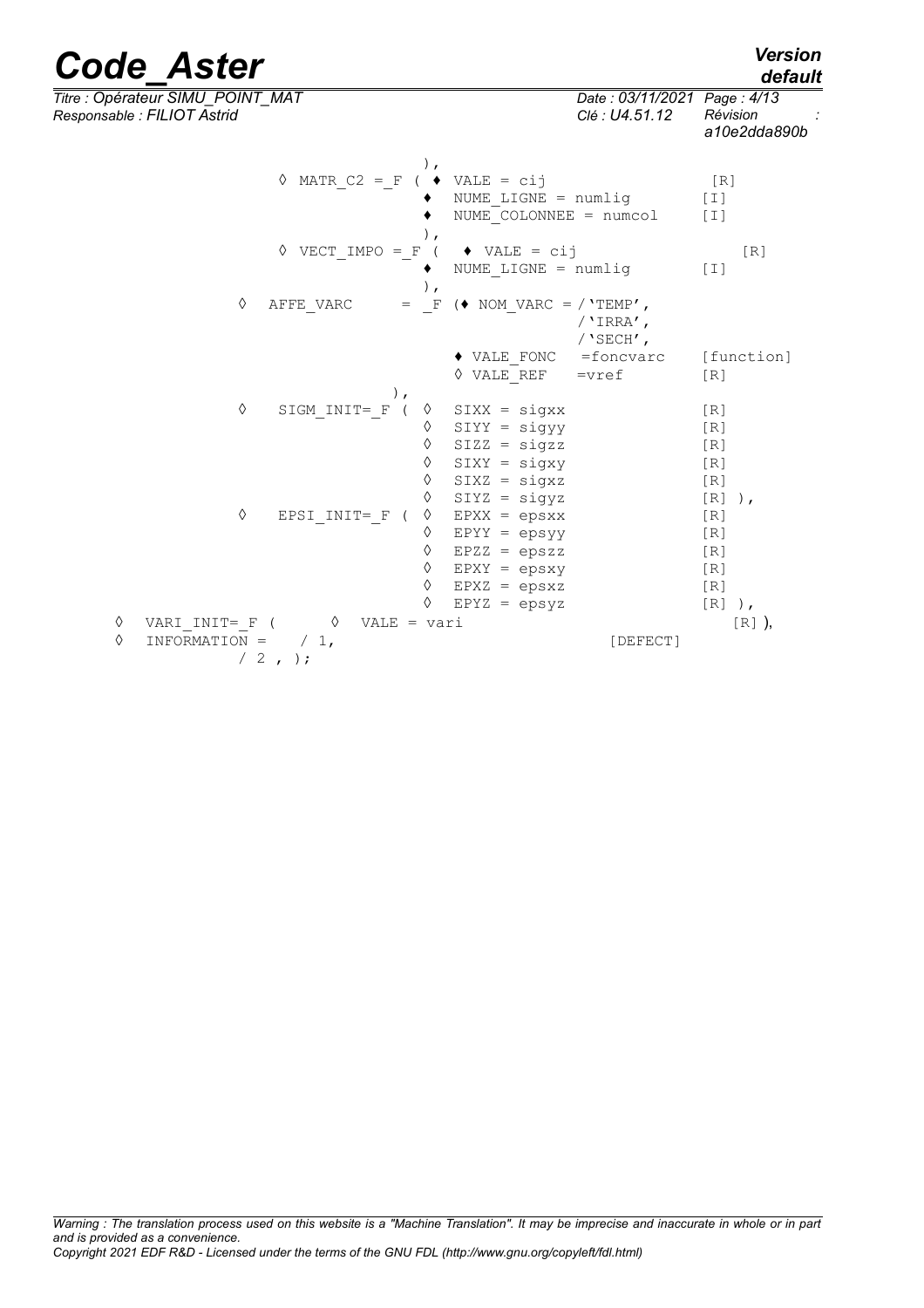*Titre : Opérateur SIMU\_POINT\_MAT Date : 03/11/2021 Page : 5/13 Responsable : FILIOT Astrid Clé : U4.51.12 Révision :*

*a10e2dda890b*

## **3 Operands**

#### **3.1 Operand MATER**

♦ **MATER** =/chechmate, [to subdue]  $/$  1 mat,  $[1$  mater]

This keyword makes it possible to inform the name of material (to subdue) defined by DEFI\_MATERIAU [U4.43.01], where are provided the parameters necessary to the selected behavior. In the case as of polycrystals, one can have to give several materials (cf ssnv194c).

### **3.2 Word-key BEHAVIOR**

The syntax of this keyword is described in the document [U4.51.11].

Certain laws of behavior use variables of "intrinsic" state of the type, i.e. variables of state (of order) who are not defined by AFFE\_VARC. There are two cases:

- Variables of state corresponding in keeping with an element. They is the behaviors BETON DOUBLE DP, ENDO PORO BETON, FLUA ENDO PORO and RGI BETON. These behaviors are not usable in SIMU\_POINT\_MAT
- The variable of state corresponding to the gradient of swiftness used in MONOCRYSTAL. By default, one puts this variable at zero

**Note:** in the mode SUPPORT=' POINT', it is supposed that the coordinates of the point of Gauss are  $(0,0,0)$ .

#### **3.3 Words keys INCREMENT/FILING NEWTON**

The syntax of these keywords is described in the document [U4.51.03].

The keyword INCREMENT defines the time intervals taken in the incremental method.

The keyword FILING defines the moments when the results in the table are stored tabres. In the case SUPPORT=' POINT', these moments can be defined only by the keyword LIST INST with the relative precision PRECISION.

Keywords NEWTON, optional, allows to modify the values by default of the parameters of convergence of the method of Newton.

#### **3.4 Keyword CONVERGENCE**

**◊** CONVERGENCE =\_F ()

If none of the two operands following is present, then all occurs like if: RESI GLOB RELA =  $1.E-6$ .

#### **3.4.1 Operand RESI\_GLOB\_RELA/RESI\_GLOB\_MAXI**

◊ |RESI\_GLOB\_RELA = resrel , [R]

The algorithm continues the total iterations as long as:

$$
\max_{i=1,\ldots,nodd}|\boldsymbol{F}_{i}^{n}|>\text{resrel} \cdot max|\boldsymbol{L}|
$$

where  $\boldsymbol{F}^n$  is the residue of the iteration  $\,n\,$  and  $\,$  L the vector of the imposed loading and the reactions of supports (cf [R5.03.01] for more details).

When the loading and the reactions of support become worthless, i.e. when **L** is null (for example in the case of a total discharge), one tries to pass from the relative convergence criteria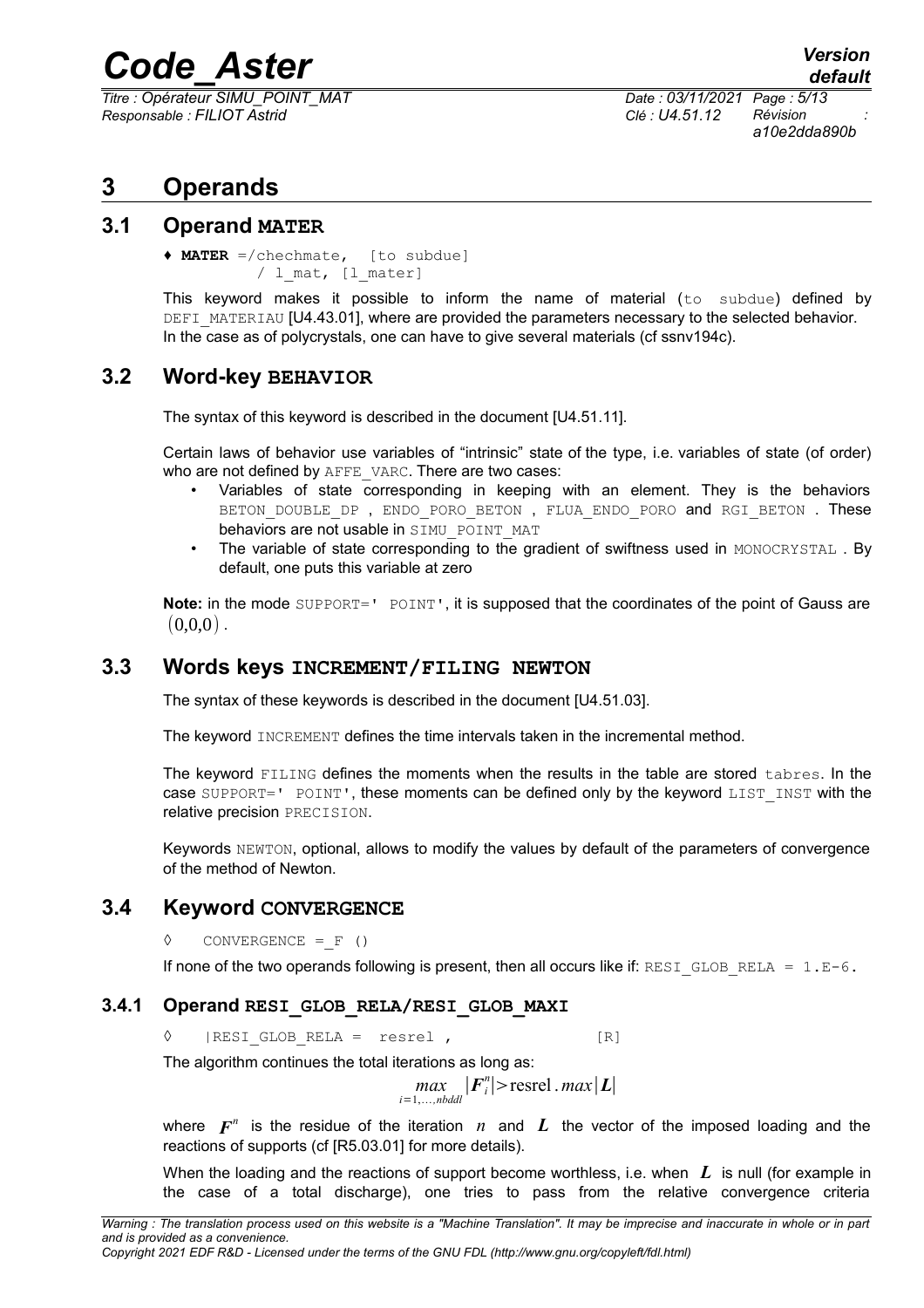*Titre : Opérateur SIMU\_POINT\_MAT Date : 03/11/2021 Page : 6/13 Responsable : FILIOT Astrid Clé : U4.51.12 Révision :*

*default*

*a10e2dda890b*

RESI GLOB RELA with the absolute convergence criteria RESI GLOB MAXI. This operation is transparent for the user (message of alarm emitted in the file .mess). When the vector *L* becomes again different from zero, one passes by again automatically with the relative convergence criteria RESI\_GLOB\_RELA.

However, this mechanism of swing cannot function with the first step of time. Indeed, to find a value of RESI GLOB MAXI reasonable in an automatic way (since the user did not inform it), one needs to have had at least a step converged on a mode RESI GLOB RELA. Consequently, if the loading is null as of the first moment, calculation stops. The user must already then check that the null loading is normal from the point of view of the modeling which it carries out, and if such is the case, to find another convergence criteria (RESI GLOB MAXI for example).

If this operand is absent, the test is carried out with the value by default, except if RESI\_GLOB\_MAXI is present.

◊ |RESI\_GLOB\_MAXI = resmax , [R]

The algorithm continues the total iterations as long as:

 $max_{i=1,\dots, nbddl}$   $|F_i^n|$  > resmax

where  $\mathbf{F}^n$  is the residue of the iteration  $n$  (Cf [R5.03.01] for more details). If this operand is absent, the test is not carried out.

If RESI GLOB RELA and RESI GLOB MAXI both are present, the two tests are carried out.

#### **3.4.2 Operand ITER\_GLOB\_MAXI**

 $\sqrt{10}$  [DEFECT] /maglob

Maximum iteration count carried out to solve the total problem at every moment (10 by defaults).

#### **3.5 Word key RECH\_LINEAIRE**

The syntax of these keywords is described in the document [U4.51.03].

The keyword RECH LINEAIRE allows, in the case SUPPORT=' ELEMENT', to activate linear research to help with the convergence of the algorithm of Newton. This functionality is not available for SUPPORT=' POINT', because it does not seem necessary.

#### **3.6 Word key MODELING**

The keyword MODELING allows, in the case SUPPORT=' ELEMENT', to carry out calculation on an element 3D or an element 2D, in plane constraints or plane deformations. It is not available in the case SUPPORT=' POINT', because it is enough to impose a zero value on the components corresponding to the plane constraints or the plane deformations to get the same result.

This keyword makes it possible to define the dimension of with the dealt problem: 3D (by default) or 2D: plane strain or plane stress. In the case 2D, the components of the tensors provided under the keywords SIGM\_IMPOSE, EPSI\_IMPOSE, SIGM\_INIT, EPSI\_INIT are 4: XX, YY, ZZ, XY.

#### **3.7 Operand ANGLE**

This keyword makes it possible to specify an angle (in degrees) to carry out an overall rotation around *Z* applied at the same time to the loading, the grid, and the examination. This especially makes it possible to check the reliability of the integration of the behavior, as in the tests **COMP001, COMP002**. By default, rotation is identically worthless.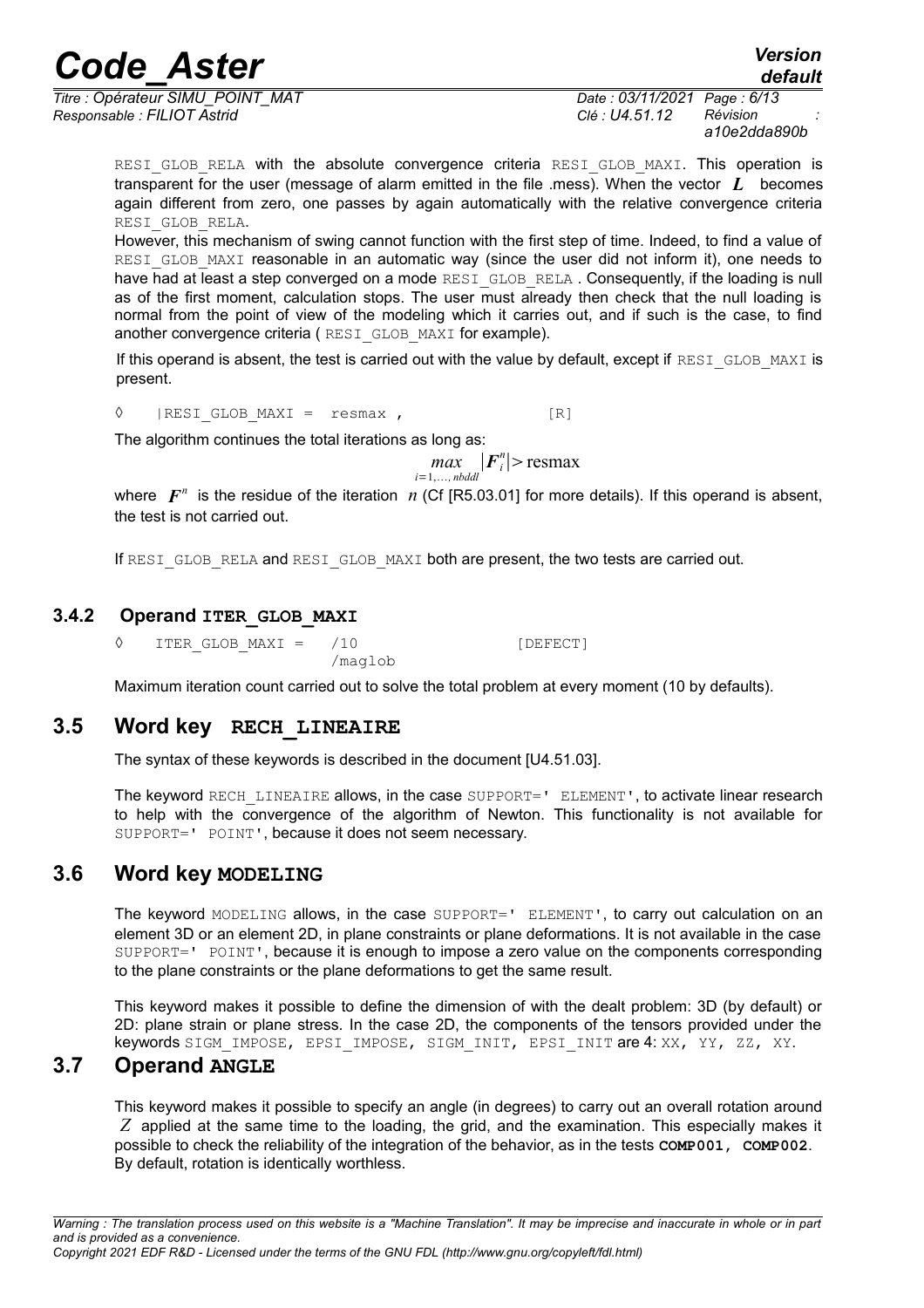*Code\_Aster Version Titre : Opérateur SIMU\_POINT\_MAT Date : 03/11/2021 Page : 7/13*

*Responsable : FILIOT Astrid Clé : U4.51.12 Révision :*

*a10e2dda890b*

In the case of materials having an intrinsic orientation (orthotropism, behaviors crystalline), it is advisable to also use the keyword SOLID MASS, with a first value of angle identical to that provided under ANGLE.

#### **3.8 Keyword SOLID MASS**

#### **3.8.1 Operands ANGL\_EULER/ANGL\_REP**

These keyword make it possible to lay down an intrinsic orientation in the material (orthotropism, behaviors crystalline), and make it possible to appeal in the macro-order the keyword **SOLID MASS** of **AFFE CARA ELEM [U4.42.01].** 

By default, the orientation is worthless, and one does not call on **AFFE** CARA ELEM.

#### **3.9 Keywords SIGM\_INIT/EPSI\_INIT/VARI\_INIT**

These keywords make it possible to define an initial state by the data:

- 1) components of the initial constraints (all the components are not necessary, by default one takes value 0),
- 2) components of the initial deformations (if the keyword EPSI\_INIT is present, it is necessary to provide all the components of the initial deformations: 4 in 2D, and 6 in 3D)
- 3) the whole of the initial internal variables for the behavior used.

This functionality is illustrated in test SSNV160E.

#### **3.10 Keywords SIGM\_IMPOSE/EPSI\_IMPOSE**

#### **3.10.1 Operands SIXX, SIYY, SIZZ, SIXY, SIXZ, SIYZ**

These keyword make it possible to define components of the tensor of constraints imposed on the material point, via functions of time. These functions can be defined using DEFI\_FONCTION [U4.31.02] or using FORMULA [U4.31.05].

By defaults, the nonaffected components are identically worthless.

#### **3.10.2 Operands EPXX, EPYY, EPZZ, EPXY, EPXZ, EPYZ**

These keyword make it possible to define components of the tensor of deformation imposed on the material point, via functions of time. These functions can be defined using DEFI FONCTION [U4.31.02] or using FORMULA [U4.31.05].

By defaults, the nonaffected components are left without value (not imposed deformation).

It should be noted that, in the case of the model of deformation PETIT REAC, it is not possible to impose the deformation exactly usingEPSI\_IMPOSE. Indeed, because of nature *incremental* this model, deformations obtained by this model at the end of calculation SIMU POINT MAT will be different from what will have been imposed, except in small deformations. For the great deformations it thus is preferable to use the model GDEF LOG who does not suffer from this disadvantage.

#### **3.11 Keywords GRAD\_IMPOSE**

#### **3.11.1 Operands F11, F12, F13, F21, F22, F23, F31, F32, F33**

These keyword make it possible to define all the components of the tensor gradient of transformation imposed, in great deformations ( DEFORMATION=' SIMO\_MIEHE' ) cf test ssnd113).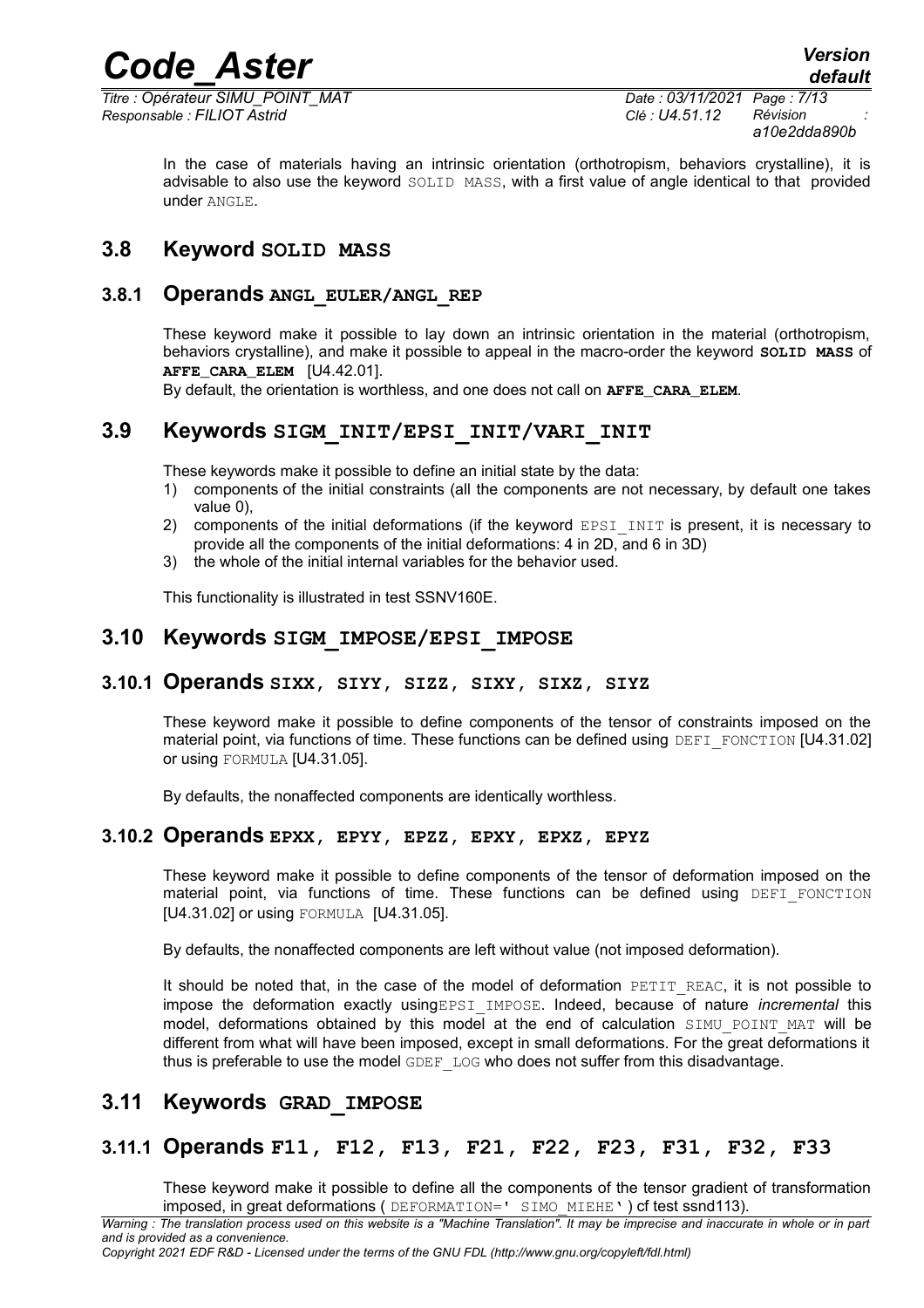*Titre : Opérateur SIMU\_POINT\_MAT Date : 03/11/2021 Page : 8/13 Responsable : FILIOT Astrid Clé : U4.51.12 Révision :*

*a10e2dda890b*

#### **3.12 Keywords MATR\_C1/MATR\_C2/VECT\_IMPO**

These keyword allow, in the case SUPPORT=' POINT', to define the coefficients of the matrices directly  $CI$ ,  $C2$  and of the vector  $g$  described with the [§4.2](#page-9-0) : that thus makes it possible to define linear conditions on the unknown factors (forced and deformations of the material point) more general than the components imposed by the mots key SIGM IMPOSE/EPSI IMPOSE. All terms of the matrices *C1* and *C2* not specified are worthless. For an example of use, to see test WTNV134B [V7.31.134].

#### **3.13 Operand AFFE\_VARC**

This keyword makes it possible to specify a variable of order (cf [U4.43.03]) whose name is defined under the keyword NOM VARC ; the function defining the temporal evolution of this variable of order is provided via the keyword VALE FONC. The possible value of reference vref is given by VALE\_REF.

In the case SUPPORT=' ELEMENT', all variables of order are authorized. Moreover, for M\_ZIRC (resp.  $M$  ACIER), it is necessary to provide the evolutions of the 4 (resp. 7) metallurgical phases according to time.

In the case SUPPORT=' POINT', only variables of order ' TEMP ',' SECH 'and' IRRA 'are authorized.

#### **3.14 Word key NB\_VARI\_TABLE**

The keyword NB VARI TABLE allows, in the case  $SUBPORT='$  POINT', to limit the number of internal variables written in the table. Indeed for the polycrystalline mediums, this one can reach several thousands. One then limits the number of columns of the table to  $\Delta x$ . On the other hand calculations are of course carried out with the totality of the internal variables: those are truncated only in the table as a result.

#### **3.15 Word key FORMAT\_TABLE**

```
◊ FORMAT_TABLE = /'CMP_COLONNE' [DEFECT] 
                   /'CMP_LIGNE'
```
The keyword FORMAT TABLE allows, in the case SUPPORT=' POINT', to define the mode of storage of the sizes in the table result (the test SSNV194C illustrate these two formats). If the number of internal variables exceeds the maximum of columns authorized for a table (9999, cf D4,02,05), the format rocks automatically in: FORMAT\_TABLE = /'CMP\_LIGNE'.

```
FORMAT TABLE = / 'CMP LIGNE' :
… V845 V846 V847 V848 NB ITER
… 1.16186E-17 1.32359E-17 1.11751E-17 1.00000E+00 1.00000E+00
… 1.29473E-16 1.47341E-16 1.24474E-16 1.00000E+00 1.00000E+00
… 8.90739E-16 1.00875E-15 8.55093E-16 1.00000E+00 1.00000E+00
… 4.40109E-15 4.92817E-15 4.21938E-15 1.00000E+00 1.00000E+00
… 1.70332E-14 1.87022E-14 1.63484E-14 1.00000E+00 1.00000E+00
… 5.44940E-14 5.80870E-14 5.25904E-14 1.00000E+00 1.00000E+00
FORMAT TABLE = / 'CMP COLONNE' :
… INST SIZE CMP VALUE 
….
  4.97867E-03 VARI V845 -1.43828E+01
```
*Warning : The translation process used on this website is a "Machine Translation". It may be imprecise and inaccurate in whole or in part and is provided as a convenience.*

*Copyright 2021 EDF R&D - Licensed under the terms of the GNU FDL (http://www.gnu.org/copyleft/fdl.html)*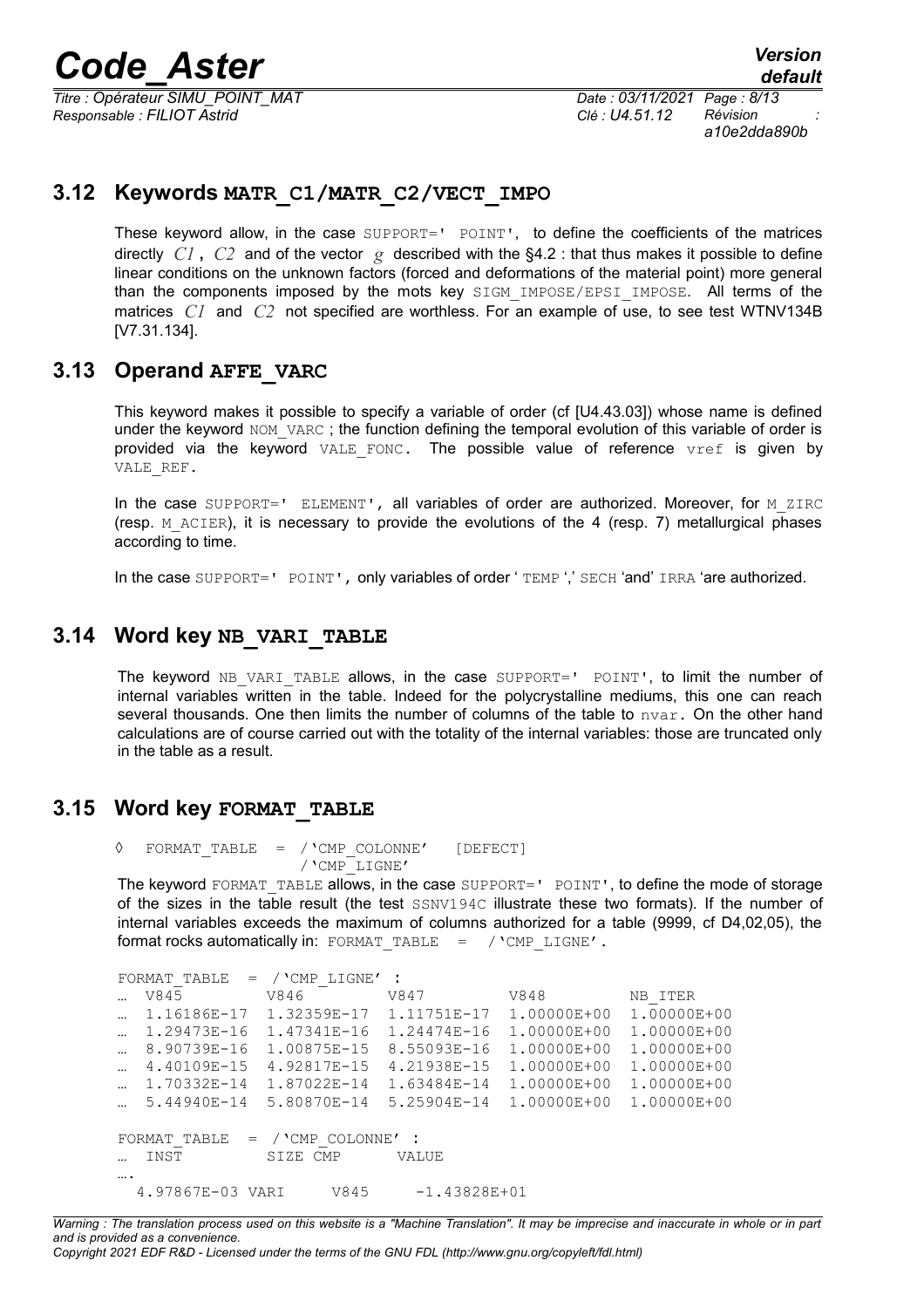*Titre : Opérateur SIMU\_POINT\_MAT Date : 03/11/2021 Page : 9/13 Responsable : FILIOT Astrid Clé : U4.51.12 Révision :*

*default*

*a10e2dda890b*

| 4.97867E-03 VARI          |      | V846        | $-2.63548E + 01$ |                  |
|---------------------------|------|-------------|------------------|------------------|
| 4.97867E-03 VARI          |      | V847        | 2.80907E+01      |                  |
| 4.97867E-03 VARI          |      | V848        | 1,00000E+00      |                  |
| 5.00000E-03 EPSI          |      | EPXX        | $-2.20535E - 03$ |                  |
| 5.00000E-03 EPSI          |      | <b>EPYY</b> | $-1.96506E - 03$ |                  |
| 5.00000E-03 EPSI          |      | EPZZ        | 5.00000E-03      |                  |
| 5.00000E-03 EPSI          |      | EPXY        | $-1.98892E - 04$ |                  |
| 5.00000E-03 EPSI          |      | EPXZ        | $-2.11427E - 04$ |                  |
| 5.00000E-03 EPSI          |      | EPYZ        | $-3.00870E - 04$ |                  |
| 5.00000E-03 V7.32.119SIGM |      |             |                  | SIXX 1.67146E-04 |
| 5.00000E-03 SIGM          |      | SIYY        | 2.78713E-05      |                  |
| 5.00000E-03 SIGM          |      | SIZZ        | 3.01140E+02      |                  |
| 5.00000E-03 SIGM          |      | SIXY        | 9.15194E-05      |                  |
| 5.00000E-03 SIGM          |      | STXZ        | $1.62000E - 04$  |                  |
| 5.00000E-03 SIGM          |      | SIYZ        | 6.86376E-05      |                  |
| 5.00000E-03 SIEO          |      | VMIS        | 3.01140E+02      |                  |
| 5.00000E-03               | SIEO | TRACE       | 3.01140E+02      |                  |
| 5.00000E-03 VARI          |      | V1          | $-1.58316E - 03$ |                  |
| 5.00000E-03 VARI          |      | V2          | $-1.34287E - 03$ |                  |
| 5.00000E-03 VARI          |      | V3          | 2.92604E-03      |                  |
| 5.00000E-03 VARI          |      | V4          | $-2.81276E - 04$ |                  |
|                           |      |             |                  |                  |

….

#### **3.16 Word key OPER\_TANGENT**

◊ OPER\_TANGENT = /'NOT' [DEFECT] /'YES'

The keyword OPER TANGENT allows, in the case SUPPORT=' POINT', to add to the table result the 36 values of the tangent operator resulting from the behavior.

#### **3.17 Operand INFORMATION**

#### **◊ INFORMATION =inf**

Allows to carry out in the file message various intermediate impressions.

### **4 Operation of the macro\_commande**

The purpose of this macro commande is to restrict with bare essential the relative data for a simulation on a material point for a model of incremental behavior.

The inner working thus reduces the command file of the user, by carrying out repetitive operations for this kind of situations.

#### **4.1 Case SUPPORT=' ELEMENT'**

Operation is:

- 1. creation of a grid of only one element at only one point of Gauss (a tetrahedron with four nodes in 3D, a triangle with three nodes in 2D) (see for example [V6.04.176]).
- 2. assignment of a model 3D or  $C$  PLAN or D\_PLAN
- 3. assignment of material on this grid;
- 4. assignment of the loadings: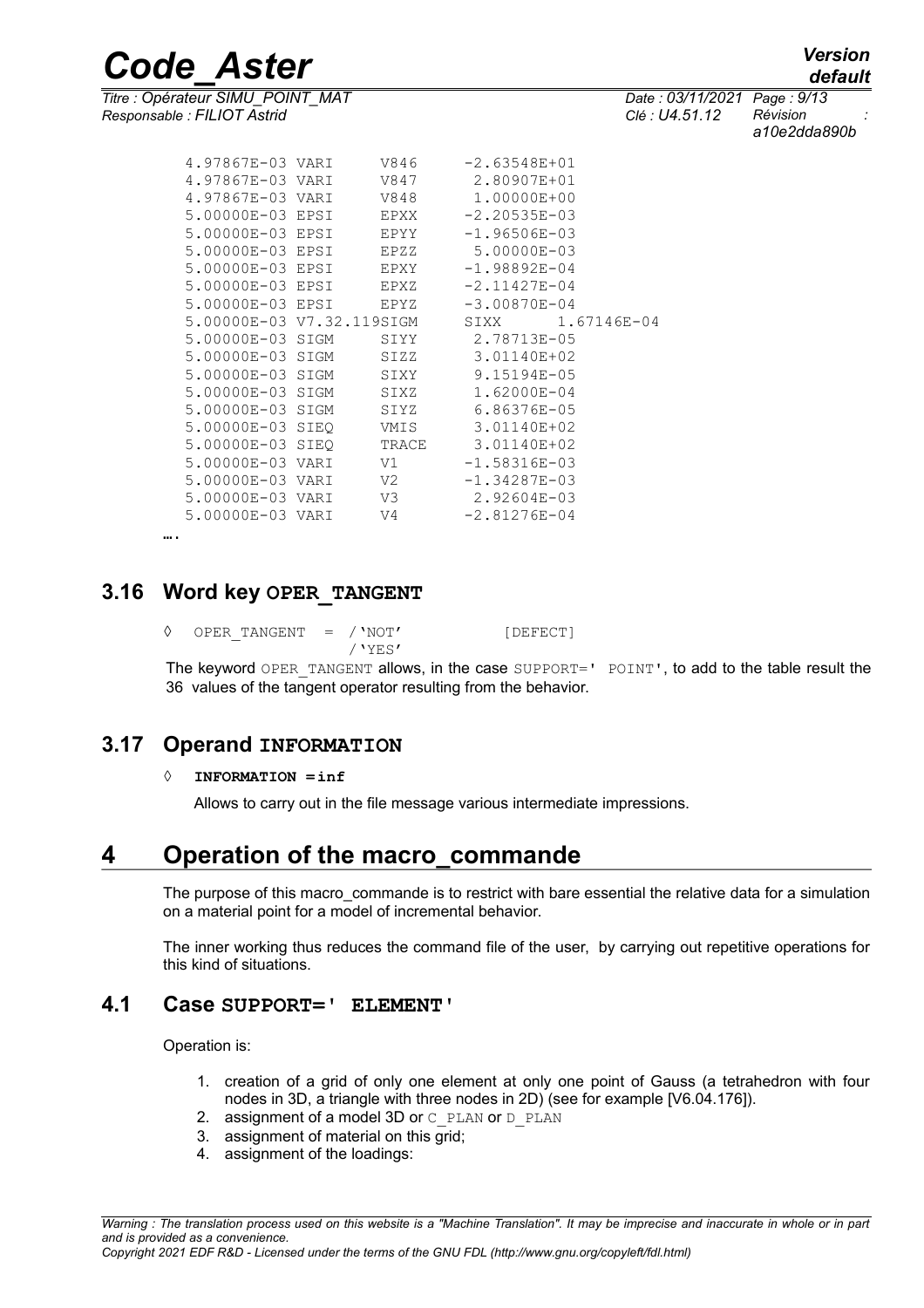*Titre : Opérateur SIMU\_POINT\_MAT Date : 03/11/2021 Page : 10/13 Responsable : FILIOT Astrid Clé : U4.51.12 Révision :*

*a10e2dda890b*

*default*

- 5. with regard to the imposed deformations, for each component affected via one of the keywords of EPSI IMPOSE, creation of a unit loading in deformation which will be multiplied by the function of time provided for this component by the user;
- 6. with regard to the imposed constraints, for each component affected via one of the keywords of SIGM\_IMPOSE , creation of a unit loading in constraints which will be multiplied by the function of time provided for this component by the user:
- 7. Call to STAT NON LINE . All the keywords having values by default are used, except if they are overloaded by the utilisor ( NEWTON, CONVERGENCE, SUIVI DDL, FILING, RECH LINEAIRE ) and of the initial state.

The whole of the results (six or four components of constraints and deformations, internal variables) are stored in a table (tabres). For each component (column of the table) the evolution according to time appears.

#### **4.2 Case SUPPORT=' POINT'**

<span id="page-9-0"></span>In this case, plutôt to use a finite element (even single) to carry out calculation, SIMU\_POIN\_MAT fact call to a dedicated order, CALC POINT MAT, which includes in FORTRAN the direct call with the routine 3D of integration of the behaviors. NMCOMP. This is available only Dyears the case of the small deformations.

Let us recall that NMCOMP is the general routine of integration of the laws of behavior, called by all the finite elements 3D and 2D. It allows calculation in a point (this point being the point of integration for a finite element) of the constraints and internal variables the current moment, knowing the internal constraints and variables at the previous moment; and the current increase in deformation. (cf [D5.04.01] and [R5.03.14]). More precisely, at the moment  $t_i$ , and with the iteration  $n$  the tensor of the constraints  $\sigma_i^n$ , in a point is calculated from  $(\sigma_{i-1},\alpha_{i-1})$  and of the increment of deformation

 $\Delta$   $\boldsymbol{\varepsilon}_i^n$  .

When all the components of the tensor of the deformations are provided, the algorithm is immediate: it is about a simple loop in time, containing for each temporal increment the data of the mechanical state of the preceding increment and the tensor (symmetrical) correpondant with the known increase in deformation.

But in the contrary case, that is to say which one only provides *n* components of the history of the deformations,  $n<6$ , that is to say that one provides  $n$  components of the history of the constraints, the algorithm is the following:

- by default, any component not specified corresponds to a component of subjugated constraint to remain worthless (condition of Neumann)
- the equations to be solved are (by using the notation in vectorial form of the symmetrical tensors of order 2):
- **• i**  $\sigma$ <sub>**i**</sub> = *F* (Δε<sub>**i**</sub>;  $\sigma$ <sub>*i*−1</sub>, α<sub>*i*−1</sub>) where *F* represent the result of the integration of the behavior by NMCOMP
- for J varying from 1 to 6:
	- that is to say  $(\sigma_i)_j = g_j(t_i)$
	- that is to say  $(\epsilon_i)_j = g_j(t_i)$ 
		- where  $\bar{\sigma}_j(t)$  and  $\bar{\epsilon}_j(t)$  are given by <code>SIGM\_IMPOSE/EPSI\_IMPOSE.</code>

This can be still written:

for each moment  $t_i$ , to solve:

$$
R(Y_i)=0 \text{ with } Y_i = Y(t_i) = \begin{bmatrix} [\sigma_i] \\ [\epsilon_i] \end{bmatrix} \text{ and } R(Y_i) = \begin{bmatrix} [\sigma_i - F(\Delta \epsilon_i; \sigma_{i-1}, \alpha_{i-1})] \\ [C_1] \sigma_i + [C_2] \epsilon_i - \mathbf{g}(t_i) \end{bmatrix}
$$

*Copyright 2021 EDF R&D - Licensed under the terms of the GNU FDL (http://www.gnu.org/copyleft/fdl.html)*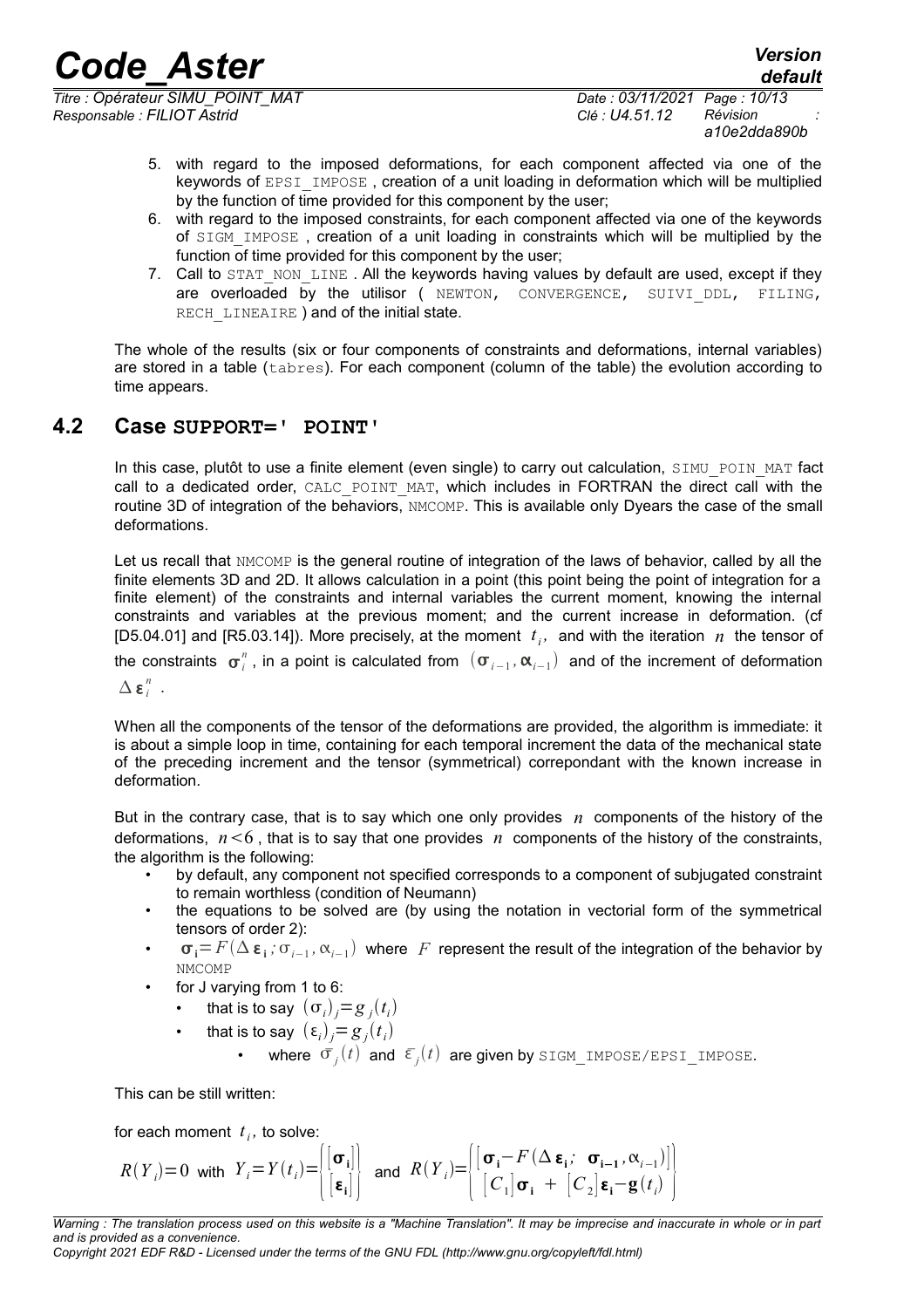*Titre : Opérateur SIMU\_POINT\_MAT Date : 03/11/2021 Page : 11/13 Responsable : FILIOT Astrid Clé : U4.51.12 Révision :*

*default*

*a10e2dda890b*

who is a nonlinear system of order 12.

The last relation translates the condtitions of constraints or imposed deformations: matrices  $|C_{1}|$  and  $C_2$  only terms contain on the diagonal, being worth 1 if the corresponding component is imposed, knowing that one cannot have at the same time forced and imposed deformation.

For example, if deformation  $\epsilon_{w}$  is imposed, the last relation is written:

$$
\begin{bmatrix}\nC_1\n\end{bmatrix}\n\sigma_i\n+ [C_2]\varepsilon_i-\mathbf{g}(t_i)\n=\n\begin{bmatrix}\n1 & 0 & 0 & 0 & 0 & 0 \\
0 & 0 & 0 & 0 & 0 & 0 \\
0 & 0 & 1 & 0 & 0 & 0 \\
0 & 0 & 0 & 1 & 0 & 0 \\
0 & 0 & 0 & 0 & 1 & 0 \\
0 & 0 & 0 & 0 & 0 & 1\n\end{bmatrix}\n\begin{bmatrix}\n\sigma_{xx} \\
\sigma_{yy} \\
\sigma_{zz} \\
\sigma_{xy} \\
\sigma_{yz} \\
\sigma_{yz}\n\end{bmatrix} +\n\begin{bmatrix}\n0 & 0 & 0 & 0 & 0 & 0 \\
0 & 1 & 0 & 0 & 0 & 0 \\
0 & 0 & 0 & 0 & 0 & 0 \\
0 & 0 & 0 & 0 & 0 & 0 \\
0 & 0 & 0 & 0 & 0 & 0 \\
0 & 0 & 0 & 0 & 0 & 0\n\end{bmatrix}\n\begin{bmatrix}\n\varepsilon_{xx} \\
\varepsilon_{yy} \\
\varepsilon_{zz} \\
\varepsilon_{xy} \\
\varepsilon_{yz} \\
\varepsilon_{yz} \\
0 \\
0\n\end{bmatrix} =\n\begin{bmatrix}\n0 \\
\varepsilon_{yy}(t_i) \\
0 \\
0 \\
0 \\
0 \\
0\n\end{bmatrix}
$$

If the user specified (via the keywords MATR C1, MATR C2 and VECT IMPO) additional relations, those are taken into account directly in the matrices  $|C_{1}|$  and  $|C_{2}|$ 

The resolution of this system of nonlinear equations is carried out by a method of Newton:

$$
\text{-initialization: } Y_i^0 = Y_{i-1} + [K_i^0]^{-1} \left[ \begin{array}{cc} 0 \\ -[C_1] \sigma_{i-1} - [C_2] \epsilon_{i-1} + g(t_i) \end{array} \right]
$$

–iteration N has:

$$
\delta Y_{i}^{n+1} = -[K_{i}^{n}]^{1} R(Y_{i}^{n}) = [K_{i}^{n}]^{1} \left[ \begin{array}{cc} F(\Delta \varepsilon_{i}^{n}; \sigma_{i-1}, \alpha_{i-1}) - \sigma_{i}^{n} \\ -[C_{1}] \sigma_{i}^{n} - [C_{2}] \varepsilon_{i}^{n} + g(t_{i}) \end{array} \right];
$$
  

$$
\Delta Y_{i}^{n} = \delta Y_{i}^{n} + \Delta Y_{i}^{n-1} ; Y_{i}^{n} = \Delta Y_{i}^{n} + Y_{i-1}
$$

with

$$
\begin{bmatrix} K_i^n \end{bmatrix} = \begin{bmatrix} \frac{\partial R}{\partial Y} \end{bmatrix} = \begin{bmatrix} 1 & -\left(\frac{\partial \sigma}{\partial \boldsymbol{\epsilon}}\right)_i^n \\ \begin{bmatrix} C_1 \end{bmatrix} & \begin{bmatrix} C_2 \end{bmatrix} \end{bmatrix} \text{ and } \begin{bmatrix} K_i^0 \end{bmatrix} = \begin{bmatrix} 1 & -\left(\frac{\partial \sigma}{\partial \boldsymbol{\epsilon}}\right)_i^0 \\ \begin{bmatrix} C_1 \end{bmatrix} & \begin{bmatrix} C_2 \end{bmatrix} \end{bmatrix}
$$

where  $\left|\frac{\partial \mathbf{\sigma}}{\partial \mathbf{\epsilon}}\right|$  $\overline{\partial}$  **ε**  $\big|$ <sub>*i*</sub> 0 represent the tangent operator of prediction (option RIGI\_MECA\_TANG, cf [R5.03.01, R5.03.02]) and  $\left(\frac{\partial \, {\bm \sigma}}{\partial \, {\bm \epsilon}}\right)$ *n* represent the coherent tangent operator (option FULL MECA), cf [R5.03.01,

 $\overline{\partial}$  **ε**  $\big|$ <sub>*i*</sub> R5.03.02]). These operators can be replaced by the operator of elasticity according to the keywords PREDICTION, REAC ITER.

The only not linearity of the problem comes from the behavior:  $\ F(\Delta\bm{\varepsilon_i^n}$  ;  $\bm{\sigma_{i-1}}$  ,  $\bm{\alpha}_{i-1})$  .

In the case of a linear behavior, one checks that the solution of the problem is obtained at the conclusion of phase of prediction.

The convergence of the iterations is vérfiée: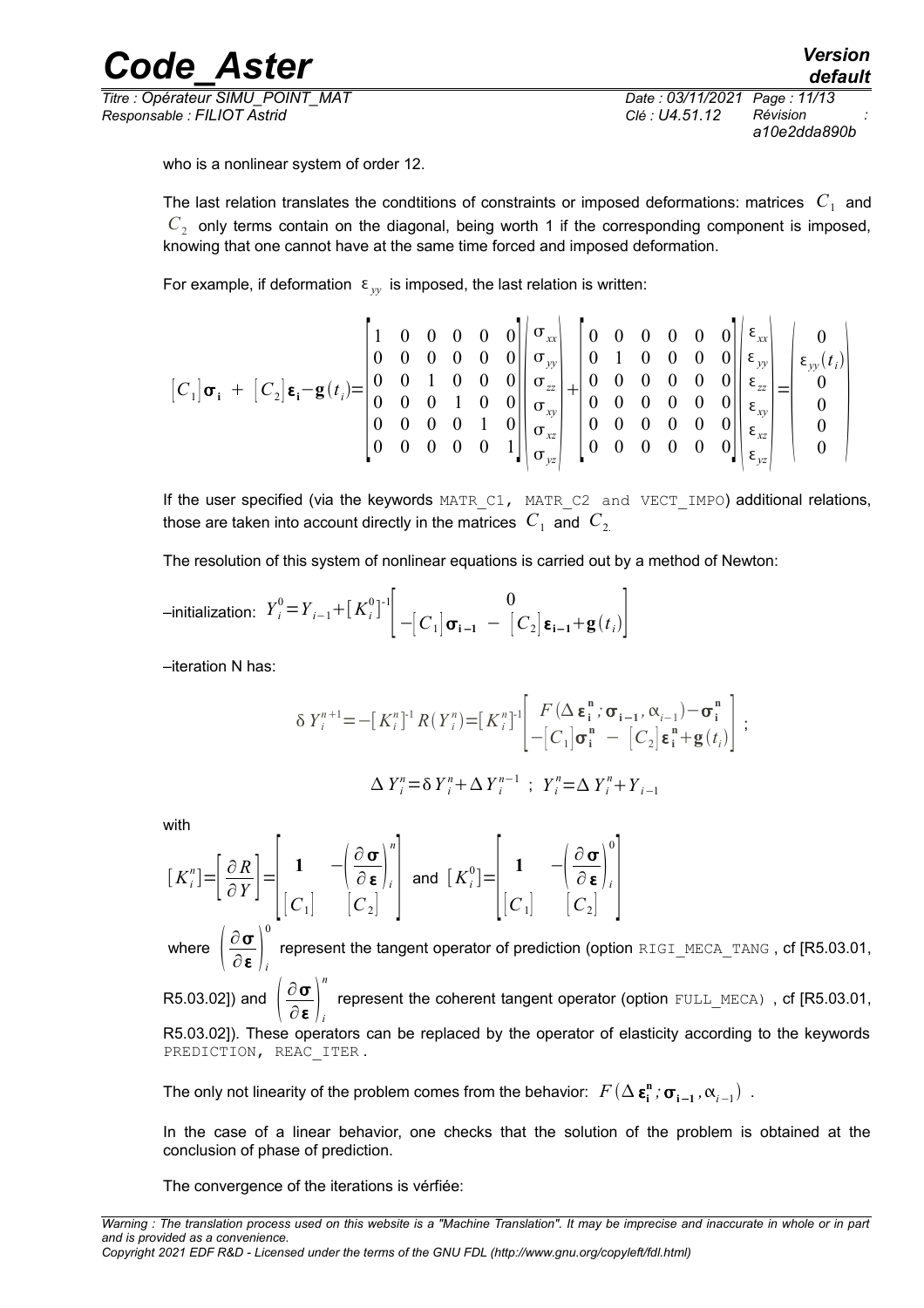*Titre : Opérateur SIMU\_POINT\_MAT Date : 03/11/2021 Page : 12/13 Responsable : FILIOT Astrid Clé : U4.51.12 Révision :*

*a10e2dda890b*

• maybe in relative value, (keyword RESI GLOB RELA):

*max max* $|(R_i^n)_j|$ *j*=1,6 *max* $|(\sigma_i^0)_j|$ *j*=1,6 *; max*  $|(R_i^n)_j|$ *j*=7,12 *max* <sup>∣</sup>*R<sup>i</sup> j*=7,12 0 *j*∣ RESI\_GLOB\_RELA

DaNS this case, the terms in constraints and deformations are separate for the examination of the convergence criteria to avoid the problems due to the differences in orders of gandor.

• maybe in absolute value (keyword RESI GLOB MAXI) or vavlor of the denominator close to zero in the relative criterion above:

$$
\max_{j=1,12} |(R_i^n)_j| < \text{RESI_GLOB\_MAXI}
$$

The options of calculation of tangent rigidity by disturbance and the automatic management of the step of time are also activated, as in [U4.51.03].

In the preceding resolution, the terms in constraints are adimensionnalisés, to avoid a bad conditioning of the matrix jacobienne. One thus divides for the resolution all the terms into constraints by the max of the diagonal terms of the operator of elasticity; it is thus necessary to provide in DEFI\_MATERIAU the keyword ELAS or ELAS\_ORTH or ELAS\_ISTR.

In the case SUPPORT=' POINT', certain keywords do not have utility:

- in the case of linear research, this one is not programmed in the current version
- $\cdot$  in the case of filing, only the keyword LIST INST is taken into account
- in the case CONVERGENCE/RESI\_REFE\_RELA, this keyword without object: the residue by value of reference does not have a direction for a material point.
- If the value of the keyword DEFORMATION is not SMALL, one alarms the user by specifying that the type of DEFORMATION chosen is incompatible with SUPPORT=POINT , and that one thus uses SUPPORT=ELEMENT, except if one provides all the components of the gradient of transformation (keyword GRAD\_IMPOSE ).

## **5 Example of use**

This example is resulting from the test SSNV160E :

```
# TITRATES CA HYDROSTATIC TEST CAM_CLAY IN 3D WITH SIMU_POINT_MAT
# CHARACTERISTICS OF MATERIAL
MATER=DEFI_MATERIAU (ELAS= F (E=7.74E6, NU=0.285),
                   CAM CLAY= F (DRIVEN = 6.E6,
                           PORO=0.66,
                          LAMBDA=0.25,
                          KAPA=0.05,
                          M=0.9.
                          PRES CRIT=3.E5),);
# LOADING
PRESS2=DEFI_FONCTION (NOM_PARA=' INST', NOM_RESU=' PRESSION',
            VALE= (0.0, 0.0,
          100.0, - 100000.0,600.0, -320000.0,1000.0, -350000.0,5000.0, -500000.0,8000.0, - 800000.0,
```
*Warning : The translation process used on this website is a "Machine Translation". It may be imprecise and inaccurate in whole or in part and is provided as a convenience. Copyright 2021 EDF R&D - Licensed under the terms of the GNU FDL (http://www.gnu.org/copyleft/fdl.html)*